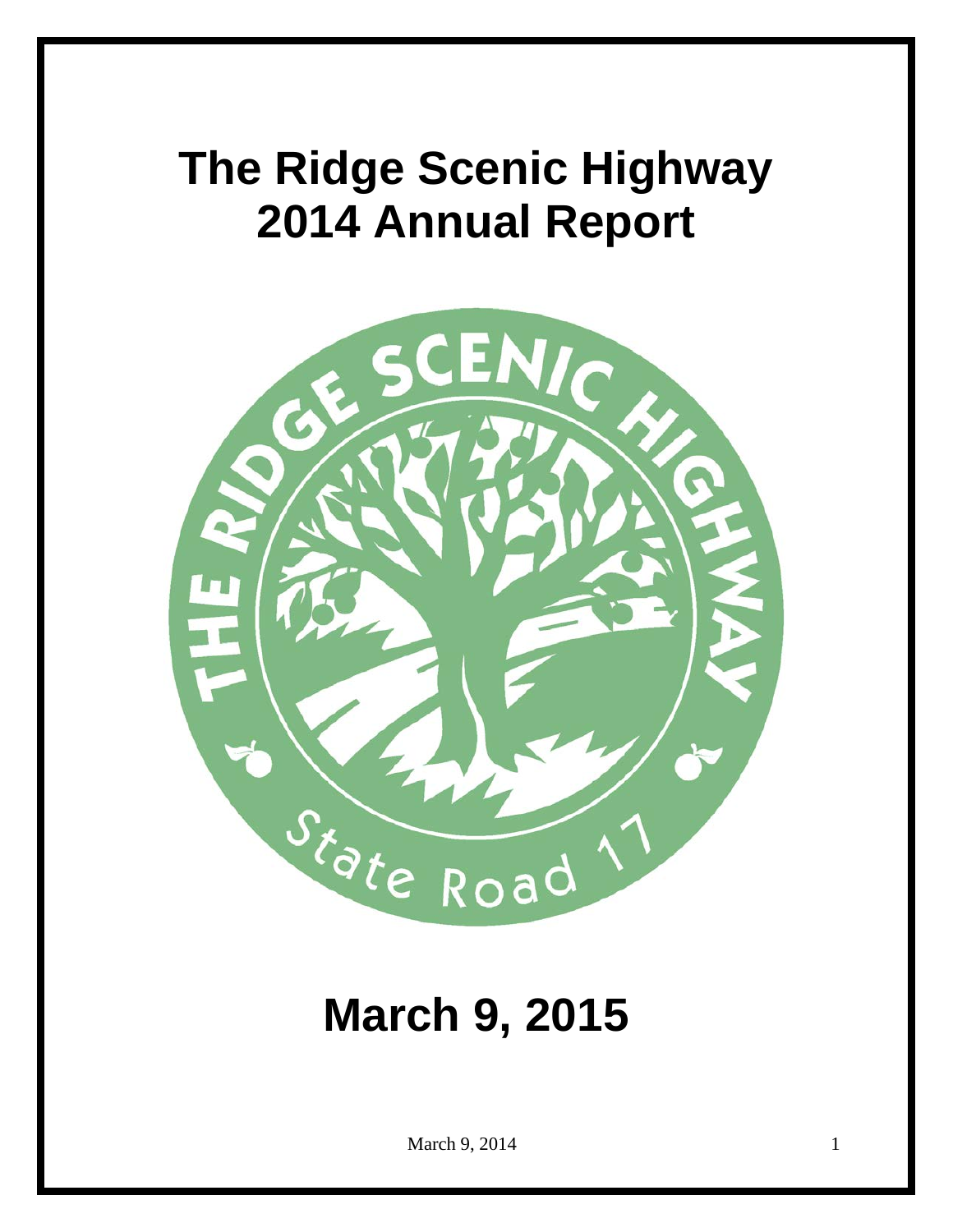## **Table of Contents**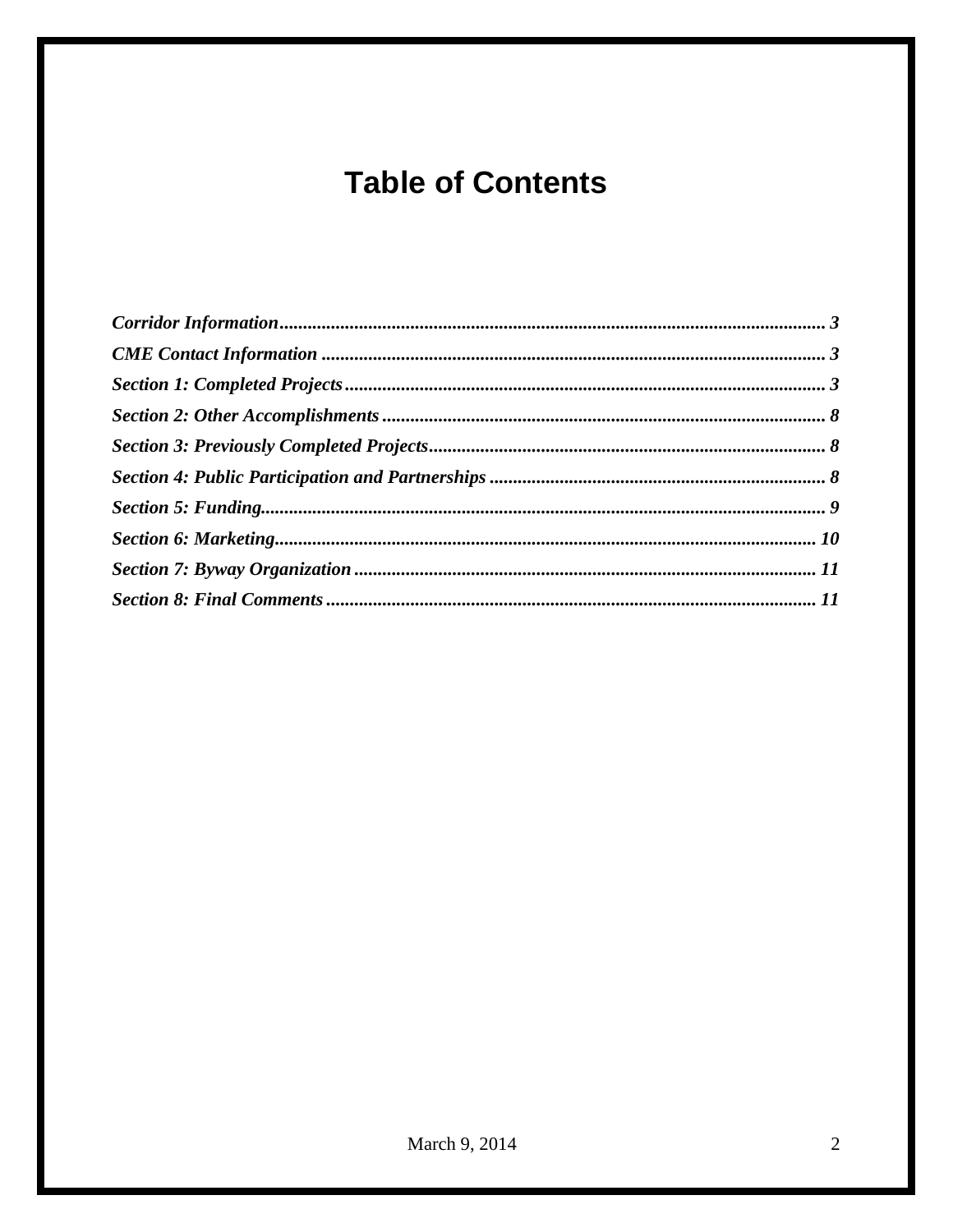## <span id="page-2-0"></span>Corridor Information

| Road:                    | State Road 17 (Scenic Highway) |
|--------------------------|--------------------------------|
| Limits:                  | US 27 to US 17/92              |
| <b>Centerline Miles:</b> | 38.7                           |
| Name:                    | The Ridge Scenic Highway       |
| Location:                | <b>Polk County</b>             |
| Designation:             | February 2005                  |

## <span id="page-2-1"></span>CME Contact Information

| Diana Webster-Biel          |
|-----------------------------|
| Secretary                   |
| <b>Frostproof City Hall</b> |
| 111 West First Street       |
| Frostproof                  |
| Florida                     |
| 33843                       |
| (863) 605-4564              |
| (863) 534-6471              |
| websterbiehl@verizon.net    |
|                             |

## <span id="page-2-2"></span>Section 1: Completed Projects

**1. Did your byway organization complete one or more projects in 2014?** Yes

### **Completed Project #1**

- **Project Name:** 
	- o 39-Mile Scenic Highway Yard Sale
- **Category/Type: "**Program"
	- o Physical or Built scenic pull-out, landscaping, wayfinding signage, interpretive panels/kiosks, visitor center, etc.
	- o Planning CMP update, interpretive, marketing, wayfinding, master plan, etc
	- o Organizational Development fundraising plan, strategic plan or retreat, accreditation, etc.
	- o Program cell phone app, website, beach cleanup, map, Kids Ocean Day, etc.
- **Project Costs:** 
	- o Government Grant(s) (federal, state, or local):
		- $\bullet$  \$0.00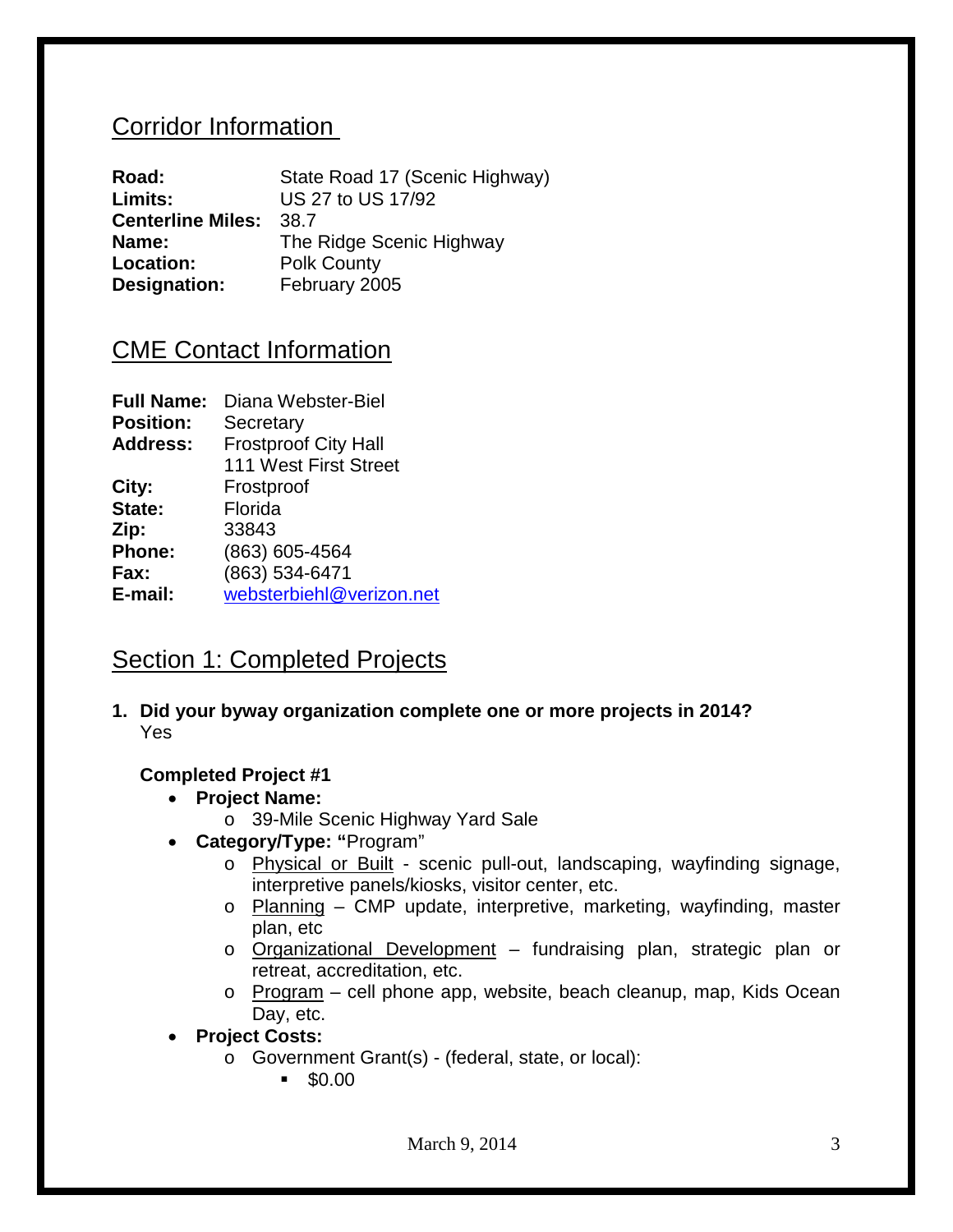- o Private (individual donations, business sponsors, foundations, special events, membership):
	- $-$  \$700
- o Earned Income (merchandise sales, fees for programs, etc.):
	- $$300$
- $\circ$  In-Kind Value:<br> $\bullet$  \$0.00
	- \$0.00
- o Total Cost:
	- $\blacksquare$  \$1,000.00

#### • **Project Dates:**

- o Start Date: November 1, 2014
- o End Date: November 1, 2014
- **Project Lead:** 
	- o **Did the byway organization lead the project (obtained/helped obtain funding, managed project, etc.)?**
		- The CME lead the project through a Yard Sale Committee to coordinate the details.

#### • **Brief Description of the project:**

- o The CME began this event in 2008 and is an annual event held on the first Saturday in November. The goal is to provide local awareness of the Ridge Scenic Highway as a resource for promoting Economic Tourism in the small unique towns and larger city centers. The event has been widely attended and visitors had a lot of compliments on how well it was organized and the scenic views along the highway.
- **Lessons learned from the project: What worked well? What would you do differently? What elements were critical to success?**
	- o Each year the event is a learning experience. We have used local newspapers to send press releases and develop articles about the event. We have handed out flyers at different events throughout the year as well as provided the flyer to the local Chambers of Commerce. With the growth in attraction to our Facebook page, we will engage our friends and partners about our event in the years to come to gain support and exposure.
- **Project impact: What is known about the economic, quality of life, and/or environmental impacts of the project?**
	- o We have heard from local business (restaurant, retail, libraries, other) during this event they have had a dramatic positive shift in customers. We have also heard from those same businesses months later, they have repeat customers due to the "new" customers finding out about them at the Yard Sale event.
	- o The local police and sheriff's office provide extra patrol along the highway during the event.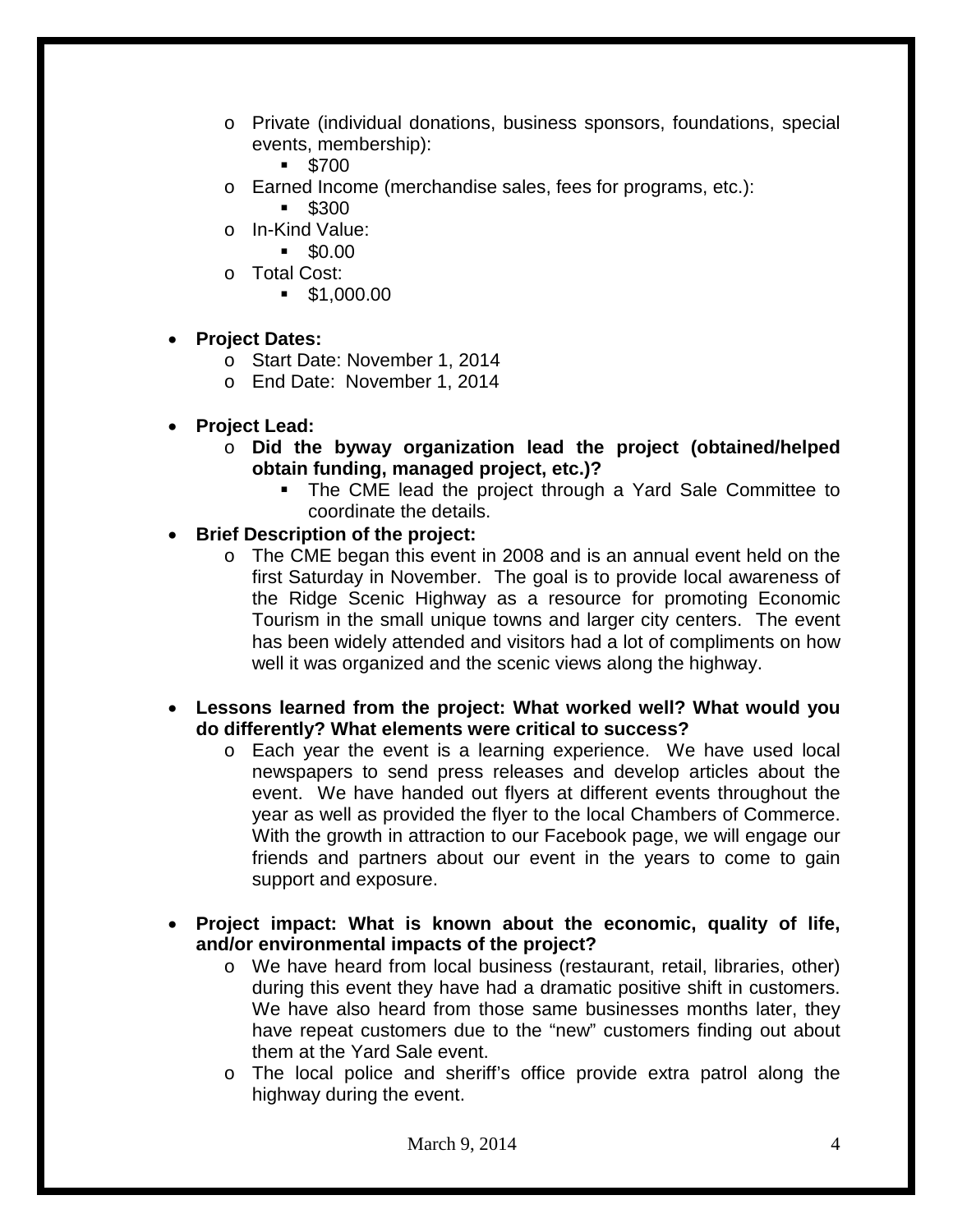- **Byway goals addressed: What planning goals are addressed by the project?**
	- o Increase Community Support and Participation
	- o Increase Transportation and Safety
	- o Increase Education and Publicize Corridor Story
- **Please list and describe the role of the project partners.**
	- $\circ$  Local governments provide staff and rental locations to host the designated spots for the CME to rent out – serves as income for the event for the CME
	- $\circ$  Residents the residents along the corridor setup their yard sales which supports the success of the corridor event
	- o Webber International University provided 1,000 event flyers
	- $\circ$  Lake of the Hills Community Club provided 750 event flyers
- **Please forward 3-5 high-resolution photos of each project that the FSHP has permission to include in the FSHP Annual Report.**



**Figure 2: Church Yard Sale Dundee Area**



**Figure 1: Community Area Yard Sale Lake Wales Area**



**Figure 3: Vendor at Community Area Yard Sale - Babson Park Area**



**Figure 4: Ed Esteve and Susan Welborn wearing the official 39-Mile Scenic Highway Yard Sale T-Shirts**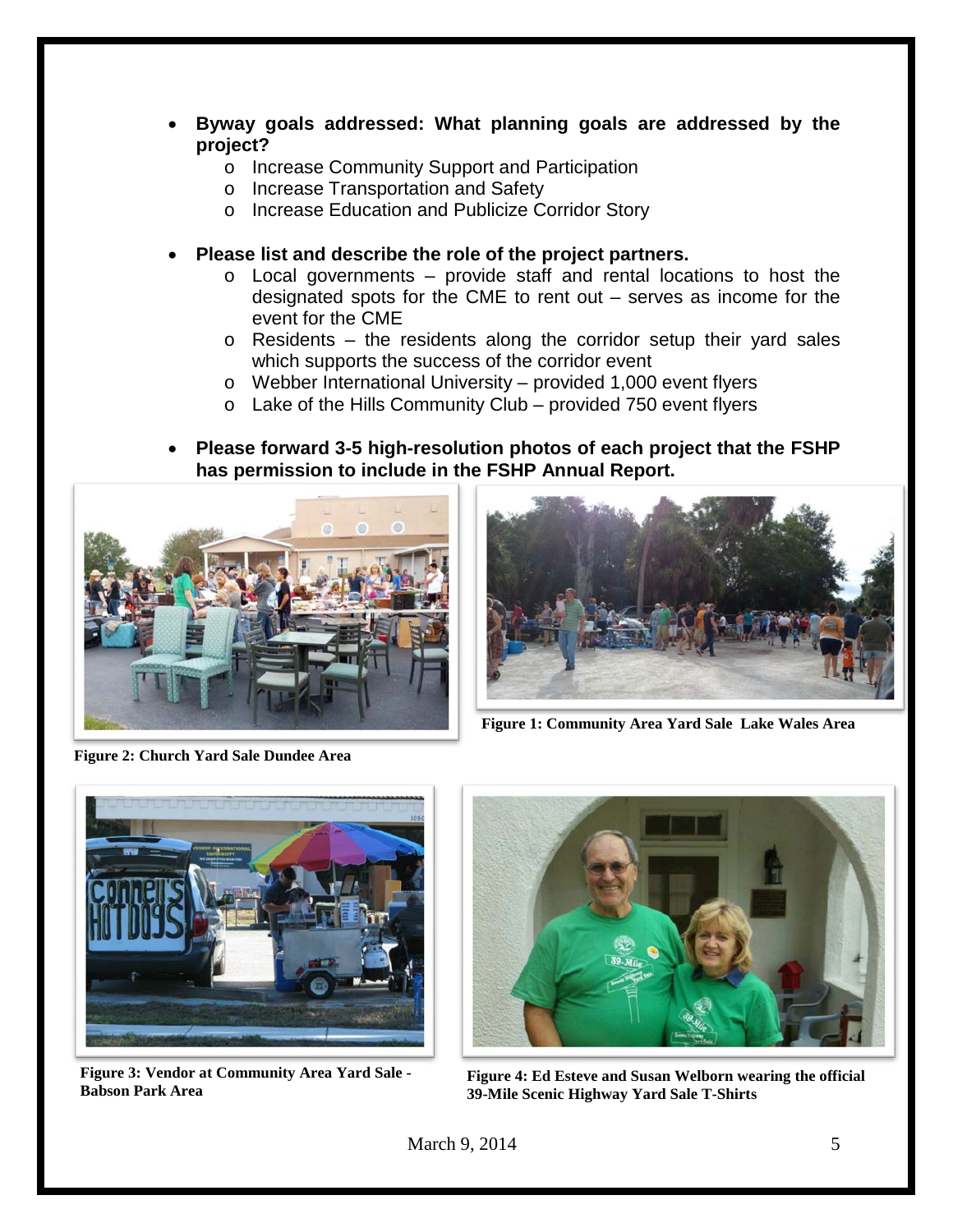### **Completed Project #2**

- **Project Name:** 
	- o Ridge Scenic Highway Website
- **Category/Type: "**Program"
	- o Physical or Built scenic pull-out, landscaping, wayfinding signage, interpretive panels/kiosks, visitor center, etc.
	- $\circ$  Planning CMP update, interpretive, marketing, wayfinding, master plan, etc
	- o Organizational Development fundraising plan, strategic plan or retreat, accreditation, etc.
	- $\circ$  Program cell phone app, website, beach cleanup, map, Kids Ocean Day, etc.

### • **Project Costs:**

- o Government Grant(s) (federal, state, or local):
	- $\blacksquare$  N/A
- o Private (individual donations, business sponsors, foundations, special events, membership):
	- $\blacksquare$  \$164.03
- o Earned Income (merchandise sales, fees for programs, etc.):
	- $\blacksquare$  N/A
- o In-Kind Value:
	- $\blacksquare$  N/A
- o Total Cost:
	- $$164.03$

### • **Project Dates:**

- o Start Date: June 2014
- o End Date: October 3, 2014
- **Project Lead:** 
	- o **Did the byway organization lead the project (obtained/helped obtain funding, managed project, etc.)?**
		- **The CME lead the project through the Polk TPO staff.**
- **Brief Description of the project:**
	- o The old website was hosted by a company that no longer wanted to allow changes to the website without a full purchase redesign. The Polk TPO researched website providers and presented the new website to the CME Board for approval in September 2014. The Polk TPO staff continues to maintain the website for the CME. The website is widely used as static information about the Scenic Highway and the CME organization. The website can be viewed on mobile devices unlike the old website.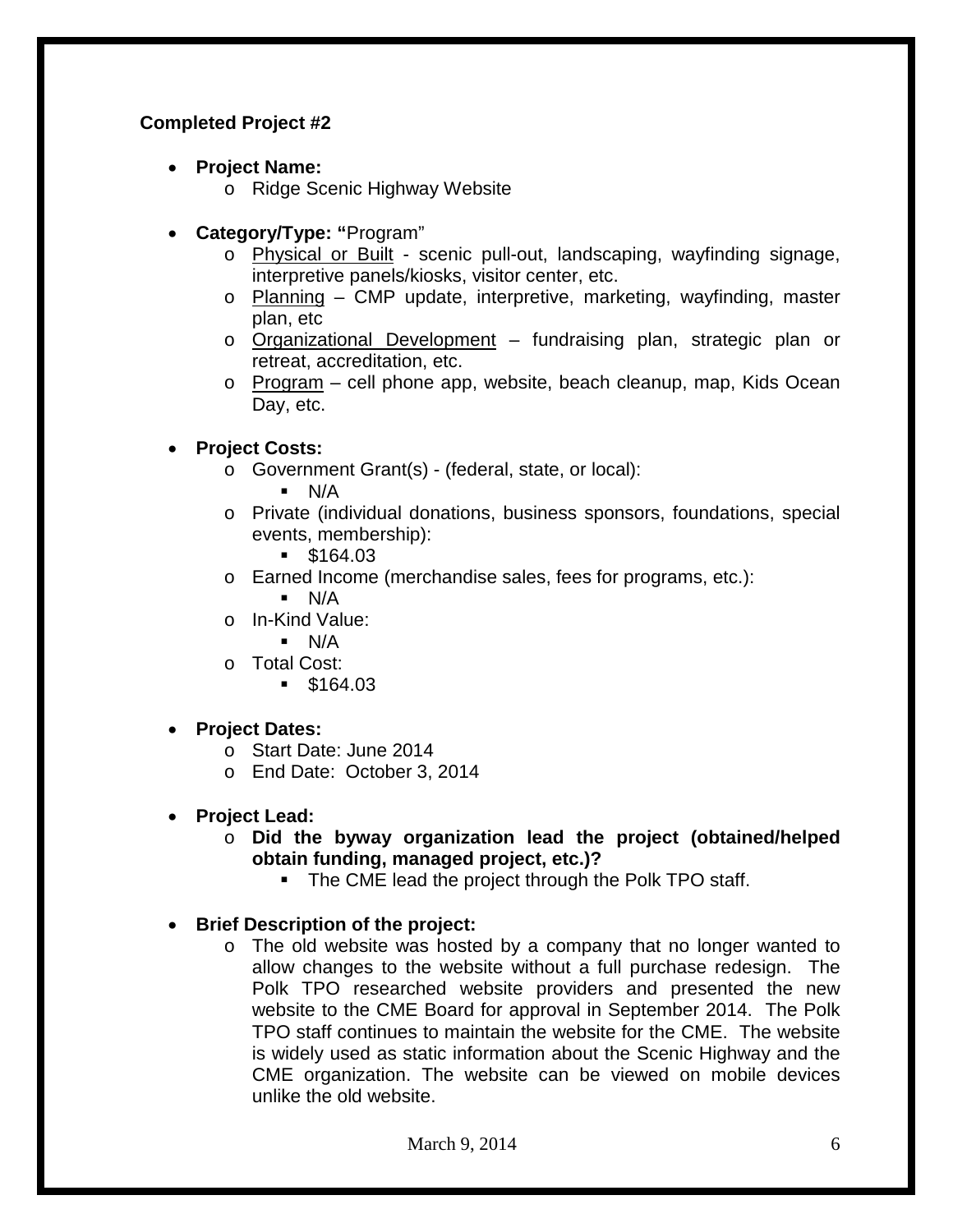- **Lessons learned from the project: What worked well? What would you do differently? What elements were critical to success?**
	- o When creating a website use a nationally recognized company. Having the experts in outreach with the Polk TPO helped the CME make an informed decision to go with a new company which allowed a new website to be created. The new website is now mobile friendly as well.
- **Project impact: What is known about the economic, quality of life, and/or environmental impacts of the project?**
	- o Many people praised the Polk TPO staff in the efforts for the new website, its simple but sophisticated looks including the information found throughout the site.
- **Byway goals addressed: What planning goals are addressed by the project?**
	- o Increase Community Support and Participation
	- o Increase Education and Publicize Corridor Story
- **Please list and describe the role of the project partners.**
	- $\circ$  Polk TPO provide staff support to create and maintain the site
- **Please forward 3-5 high-resolution photos of each project that the FSHP has permission to include in the FSHP Annual Report.**



**Figure 6: Ridge Scenic Highway Website - Home Page Figure 5: Ridge Scenic Highway Website - Story**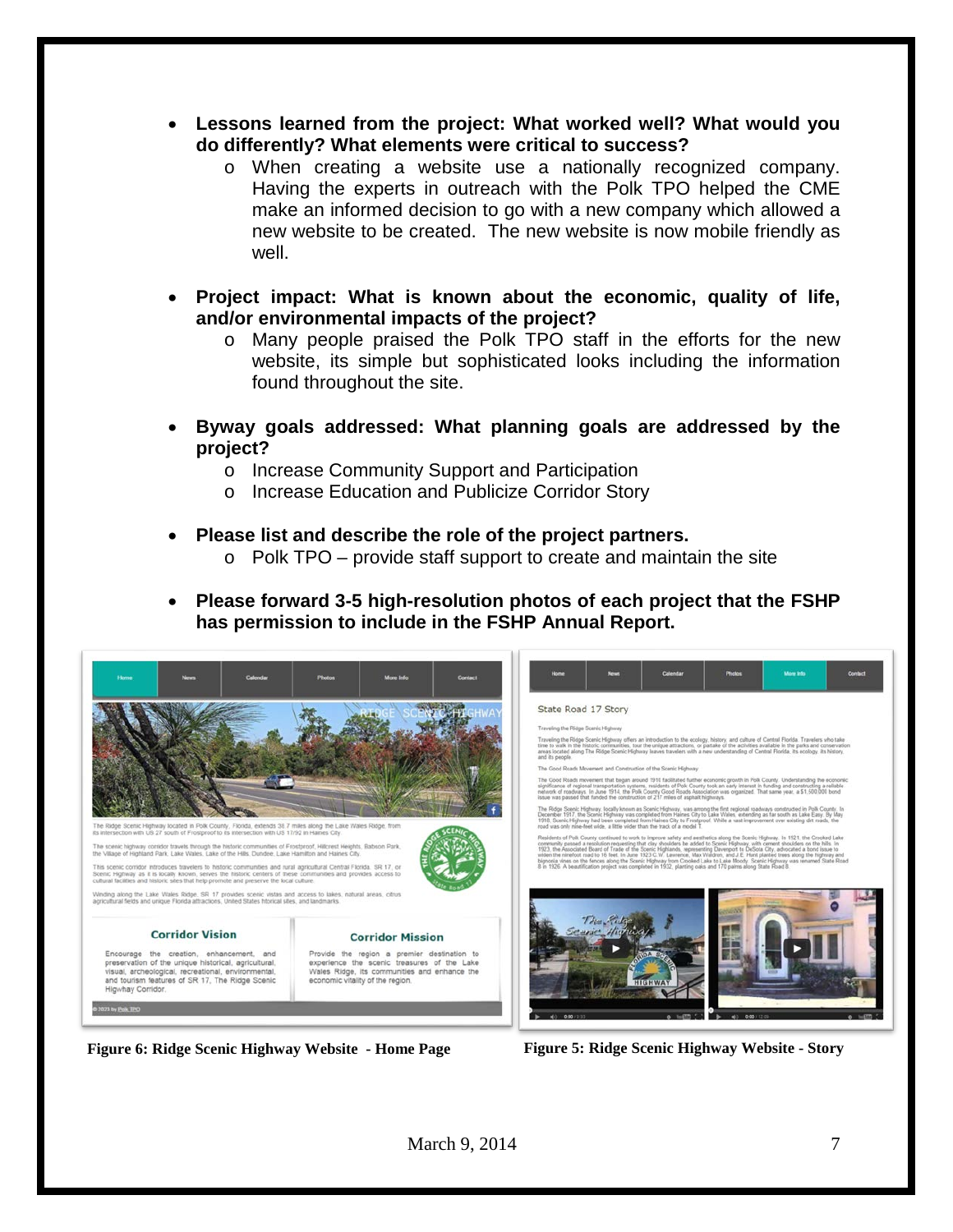## <span id="page-7-0"></span>Section 2: Other Accomplishments

- **1. Please describe any other noteworthy accomplishments from 2014 not included in the Completed Projects section.**
	- N/A

## <span id="page-7-1"></span>Section 3: Previously Completed Projects

**1. In 2014, were any significant benefits or positive impacts from previously completed projects documented? If so, please name the project, and summarize any impacts in all areas below that apply:**

### **Economic:**

• N/A

### **Quality of Life:**

• Each year many of the local government and communities host annual events. This year the Town of Dundee noticed more pride with their events. Their events grew in participation to provide the event and attend the event.

#### **Environmental:**

• N/A

#### **Other:**

- Town of Dundee installed street lights along Main Street (SR 17, The Ridge Scenic Highway). The lights provide great lighting for those walking on the new street tree lined sidewalks at night to the local shops and restaurants.
- The Chalet of Suzanne closed their doors this year. The owners of the Chalet will auction the property off in February 2015. The CME held several meetings at this location throughout the years since designation in 2005. While we do not know what is in store with the property, this was a loss to the community both historically and economically.

## <span id="page-7-2"></span>Section 4: Public Participation and Partnerships

- **1. Describe how byway stakeholders (residents, business owners, local government officials, and partners) were routinely updated about the scenic highway in 2014.**
	- Stakeholders were routinely updated through the quarterly meetings held by the CME board. The 39 Mile Scenic Highway Yard Sale committee worked with local stakeholders. The CME recreated their website in 2014 with new content, look and feel. The CME also increased their presence on Facebook. This has been a great resource to reach out to our partners throughout the year.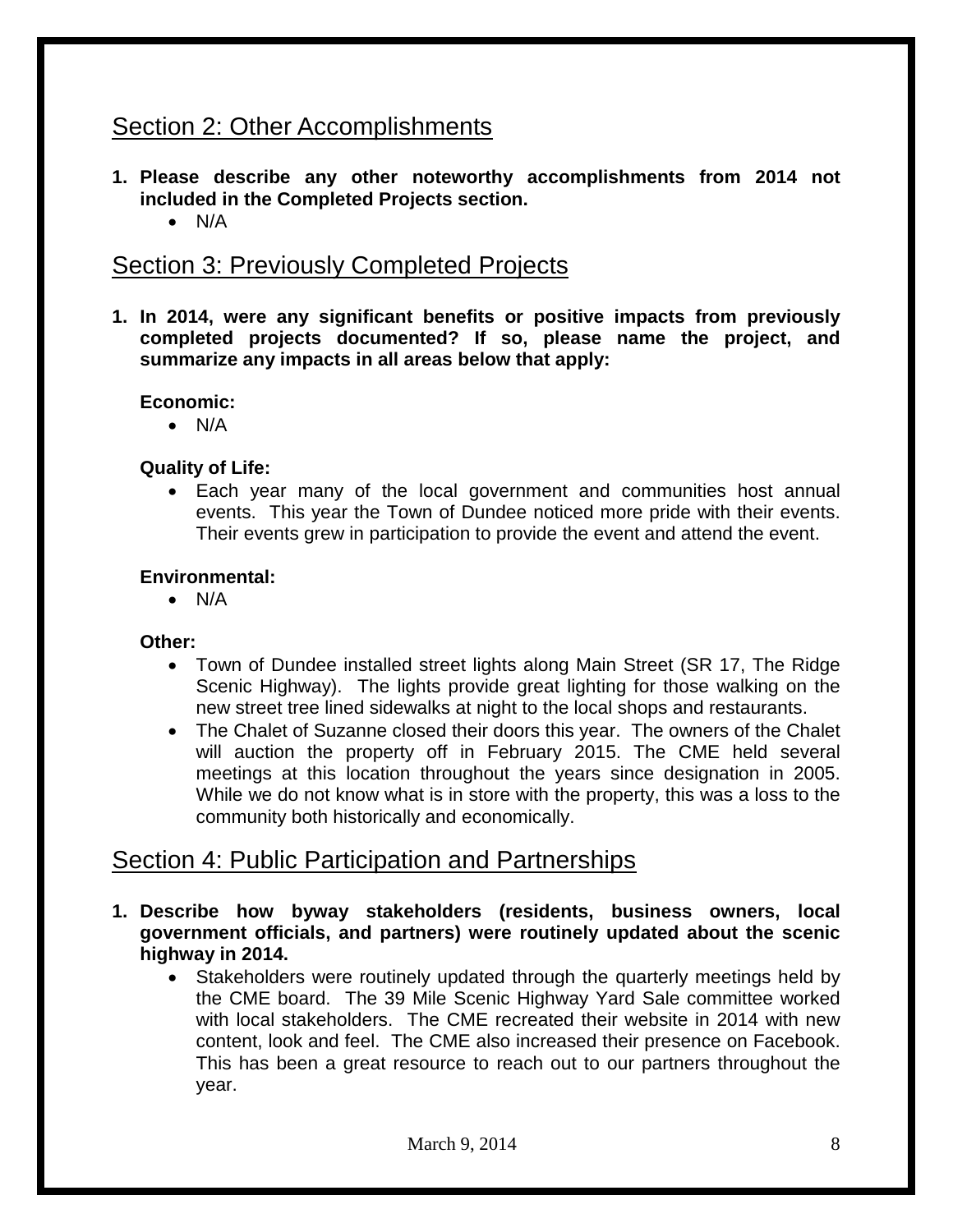- **2. Are there issues or concerns regarding the scenic highway in corridor communities?**
	- There is a concern on how the new Central Polk Parkway will cross SR 17, The Ridge Scenic Highway. Although the roadway is this area is in the planning stages now and not scheduled for construction at this time.
- **3. How are new byway organization members, leaders, volunteers, and partners recruited?**
	- The CME is currently having a hard time recruiting new members to the At-Large positions. One of the priorities for 2015 is to find ways to reach out and gain support with new members. We are reaching out with our network of local business, Chambers of Commerce, Facebook friends, and other ways. The CME changed their meeting time from 9:00am to 4:00pm in efforts to gain additional attendance to the meetings from the membership.
- **4. Is there evidence that more stakeholders are involved/interested in and/or aware of the scenic highway (more people receiving newsletter, attending meetings, volunteering, etc.)?**
	- In 2014, the Facebook friends increase from 134 likes to 211 likes. This was due to an increase usage of Facebook as a tool for communication.
	- The 39-Mile Scenic Highway Yard Sale has increased in estimated size of 1000 people in 2014 from 2013.
- **5. With how many stakeholders does the byway organization routinely communicate (meeting notices, newsletters, etc.)?**
	- The meeting notice is sent via email to 40 people and 6 people get hard copies via mail due to not having an email address.
- **6. Did the byway organization assist its partners with any projects in 2014? If so, please describe.**
	- The CME provided \$100 towards the Pioneer Days event in Lake Wales.

## <span id="page-8-0"></span>Section 5: Funding

- **1. Does your byway organization have a budget?**
	- Yes
- **2. In addition to the project funding described in Section 1, please list other amounts of funding by source:**
	- **Government Grant(s) - (federal, state, or local):**  o N/A
	- **Private - (individual donations, business sponsors, foundations, special events, membership):** 
		- o N/A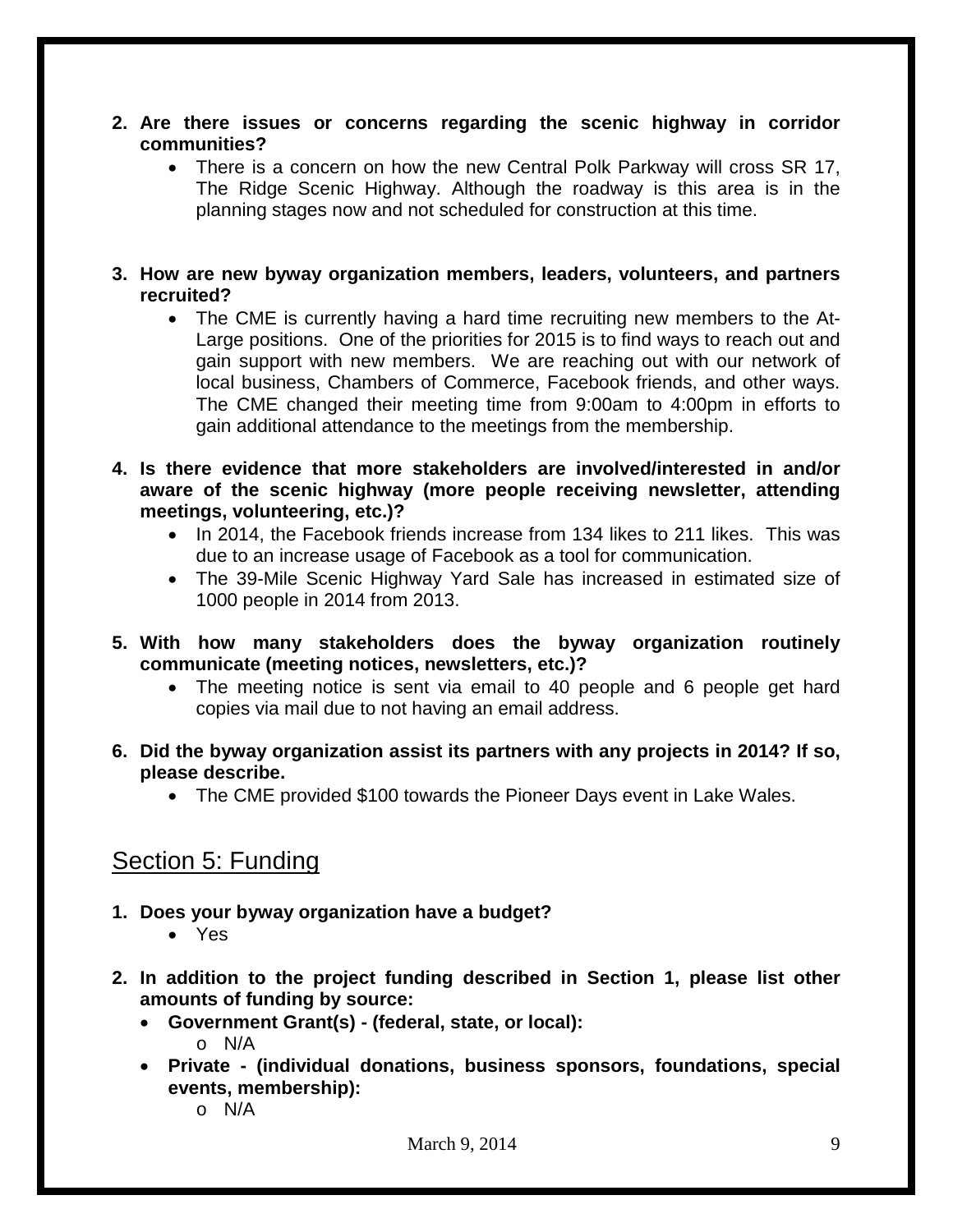• **Earned Income:**

o N/A

- **Total Other Funding - (merchandise sales, fees for programs, etc.):** o N/A
- **3. Please describe your outstanding funding needs in the following categories:**
	- **Project(s) or program(s) that lack funding** o N/A
	- **Total Amount of funding needed**
		- o N/A
	- **Potential sources of funding identified**
		- o N/A
- **4. Please list potential funding sources being pursued (if not identified above).**
	- N/A
- 5. **Please describe the organization's challenges to obtaining funding.**
	- The funding that has been sought after included a requirement for a dollar match. The CME does not have enough money in the bank to match many of the grants.
- **6. Do you have a funding success story from 2014? For example: a successful fundraising event or identifying a new source of funding. If so, please describe.**
	- None

## <span id="page-9-0"></span>Section 6: Marketing

- **1. Describe the marketing methods used (website, brochure, festival booths, advertisements, etc.) in 2014 for the scenic highway and the effectiveness of each.**
	- Website [\(www.ridgescenichighway.com\)](http://www.ridgescenichighway.com/): was redesigned in 2014. The new website allows the CME Board to post events, news, documents, and photos.
	- Facebook [\(https://www.facebook.com/TheRidgeScenicHighway\)](https://www.facebook.com/TheRidgeScenicHighway): was used throughout 2014. The CME went from 134 likes to 211 likes in 2014. The post topics vary: events, website temporally down, and yard sale information.
	- Flyer: To promote the 39-Mile Scenic Highway Yard Sale event 3,250 flyers were created and dispersed at local events. Webber International University donated 1,000 flyers, Lake of the Hills Community Club donated 750 flyers, and the CME paid Staples for 1,500 flyers.

#### **2. What was the total amount spent on marketing?**

- \$100.00
- **3. What were the sources of revenue for marketing?**
	- Table/Spot rental at the 39-Mile Scenic Highway Yard Sale